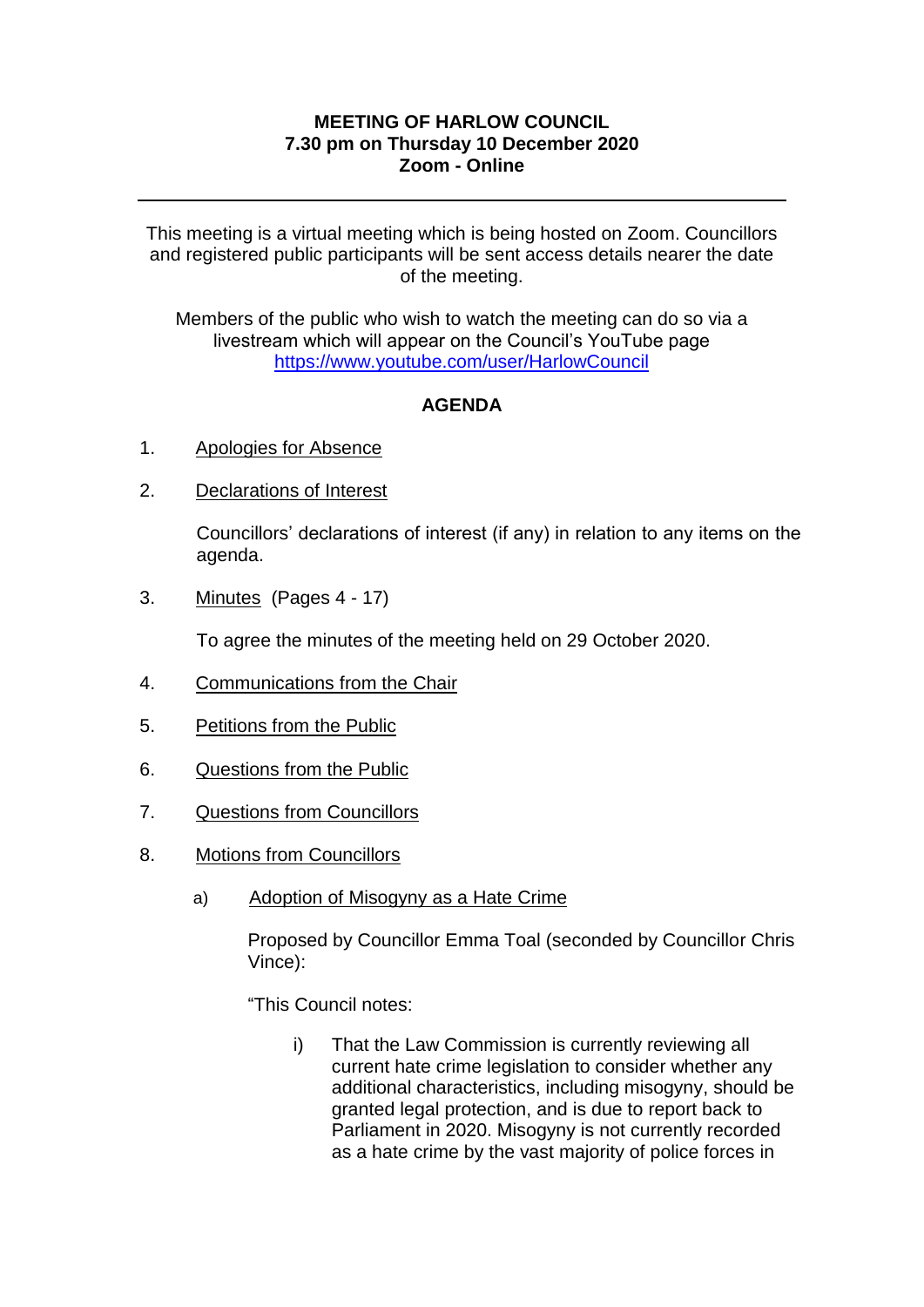the UK, outside of a handful of trial areas.

- ii) That this review was thanks to the work of Stella Creasy and her campaign to have misogyny classified as a hate crime - which her amendment to the Voyeurism (Offences) (No.2) Bill, or Upskirting Bill would have secured – alongside groups such as Citizens UK, HOPE Not Hate, Southall Black Sisters, Tell MAMA UK, and the Fawcett Society.
- iii) That like women and girls across the country our residents suffer harassment and abuse every single day. A YouGov national survey in 2016 showed that 85% of women aged 18-24 were subjected to sexual harassment in public.
- iv) The adoption of misogyny as a hate crime was successfully implemented in Nottingham, where analysis showed an increase in reporting as well as an increase in the use of wider services. It also showed the vast majority of local people wanted the scheme to continue.
- v) Studies have shown that the intersectional nature of discrimination means that women with additional protected characteristics, such as those who are BAME, disabled or LGBT+, are even more likely to experience harassment, discrimination and abuse.

The Council resolves:

- i) To make a submission to the Law Commission's Consultation at the earliest opportunity in favour of strengthening hate crime legislation and making misogyny a hate crime.
- ii) To call on the Government to listen to the lived experience of women and girls across our country and to urgently act on any recommendations the commission makes to strengthen the law on hate crime, and to reform legislation around harassment to recognise as an offence a 'course of conduct' which targets women and girls in their community.
- iii) To call on the Government to provide the resource and funding for police forces across the UK to effectively tackle harassment, misogyny and domestic abuse.
- iv) To call on Essex Police to record harassment of women as a hate crime, following successful trials in Nottingham and elsewhere."